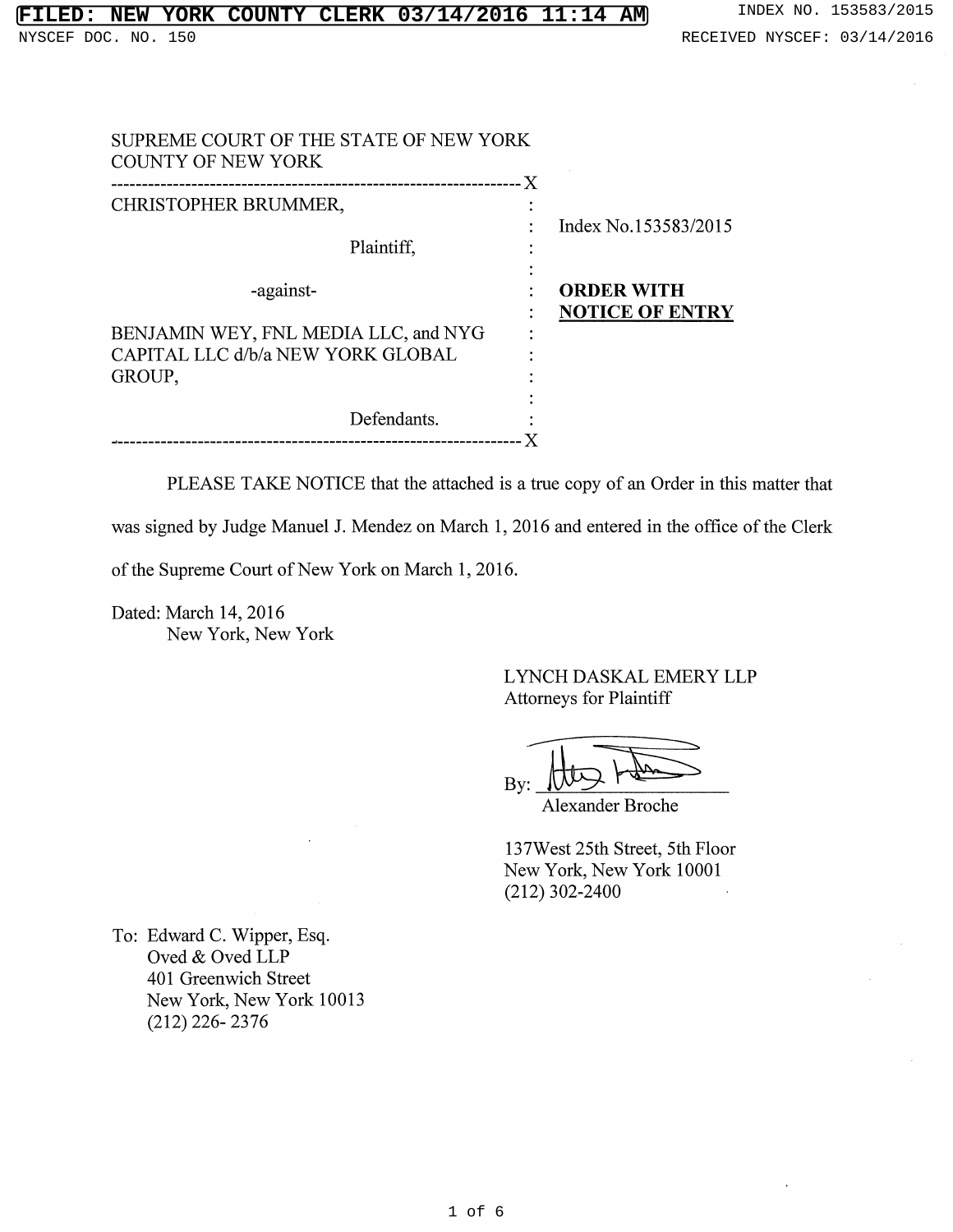## $\textbf{THED: NEW YORK COUNTY CLERK 03/01/2016 03:46 PM}$  INDEX NO. 153583/2015

NYSCEF DOC. NO. 148 RECEIVED NYSCEF: 03/01/2016

## SUPREME COURT OF THE STATE OF NEW YORK  $-$  NEW YORK COUNTY

PRESENT: **MANUEL J. MENDEZ** 

PART 13

CHRISTOPHER BRUMMER,

-against-

Plaintiff.

*Justice* 

INDEX NO. MOTION DATE MOTION SEQ. NO. MOTION CAL. NO. 153583/2015 01-20-16 004

## BENJAMIN WEY, FNL MEDIA LLC, and NYG CAPITAL LLC d/b/a NEW YORK GLOBAL GROUP. Defendants.

The following papers, numbered 1 to  $9$  were read on this motion to/for Dismiss pursuant to CPLR  $§3211[a],[1],[7],[8]:$ **PAPERS NUMBERED** 

| Notice of Motion/ Order to Show Cause - Affidavits - Exhibits |     |
|---------------------------------------------------------------|-----|
| Answering Affidavits - Exhibits<br>cross motion               |     |
| <b>Replying Affidavits</b>                                    | 6.9 |

## Cross-Motion: Yes X No

Upon a reading of the foregoing cited papers, it is Ordered that defendant's motion pursuant to CPLR §3211[a] [1], [7], is denied. The relief sought for defendant Benjamin Wey pursuant to CPLR §3211 [a][8], is granted, soley to the extent of ordering a traverse hearing. Plaintiff's motion filed under Motion Sequence 008, to strike this motion to dismiss, for sanctions and for an Order directing defendants to refrain from the spoliation of evidence and to preserve evidence, is denied.

Plaintiff commenced this action on April 22, 2015, asserting three causes of action for defamation, defamation per se, and intentional infliction of emotional distress (Mot. Wipper Aff., Exh. A). Plaintiff, is a professor of law at Georgetown University Law Center and the sole African-American on the National Adjudicatory Council (NAC). He was part of a panel that upheld a decision by the Financial Industry Regulatory Authority. Inc. ("FINRA"), issuing a lifetime ban from the security industry against two African-American stockbrokers: non-parties William Scholander and Talman Harris. NYG Capital LLC d/b/a New York Global Group (hereinafter referred to individually as "NYGG") is a U.S. and Asia based strategic market entry advisory, venture capital, and private equity investment group that services clients worldwide. FNL Media, LLC. is described in the Complaint as a division or subsidiary of NYGG, and the owner of TheB/ot, a website and online digital magazine that claims to combine investigative journalism with reader-submitted opinions . According to the Complaint Benjamin Wey is the CEO of NYGG. a publisher and contributor to TheBlot (Mot. Wipper Aff., Exh. A).

The Complaint alleges that almost a month after the NAC panel wrote the decision upholding the FINRA lifetime ban on non-parties William Scholander and Talman Harris. TheBlot. an on-line magazine, began publishing a series of articles defaming the plaintiff. The articles are described by plaintiff as falsely characterizing him as a "racist," an "Uncle Tom," as having an affair with a married woman, as being under investigation and implicated in fraud. Plaintiff also alleges that the defendants posted comments under a false identity and altered photographs of the plaintiff. Plaintiff claims that he is a private individual that had an excellent professional and personal reputation which has been damaged by the defendants' defamatory statements that resulted in the loss of work together with other damages (Mot. Wipper Aff., Exh. A).

Defendants seek an Order pursuant to CPLR § 3211[a], [1], [7] dismissing all the causes of action asserted against them in the Complaint relying on documentary evidence and plaintiff's alleged failure to state a causes of action. Defendants argue that the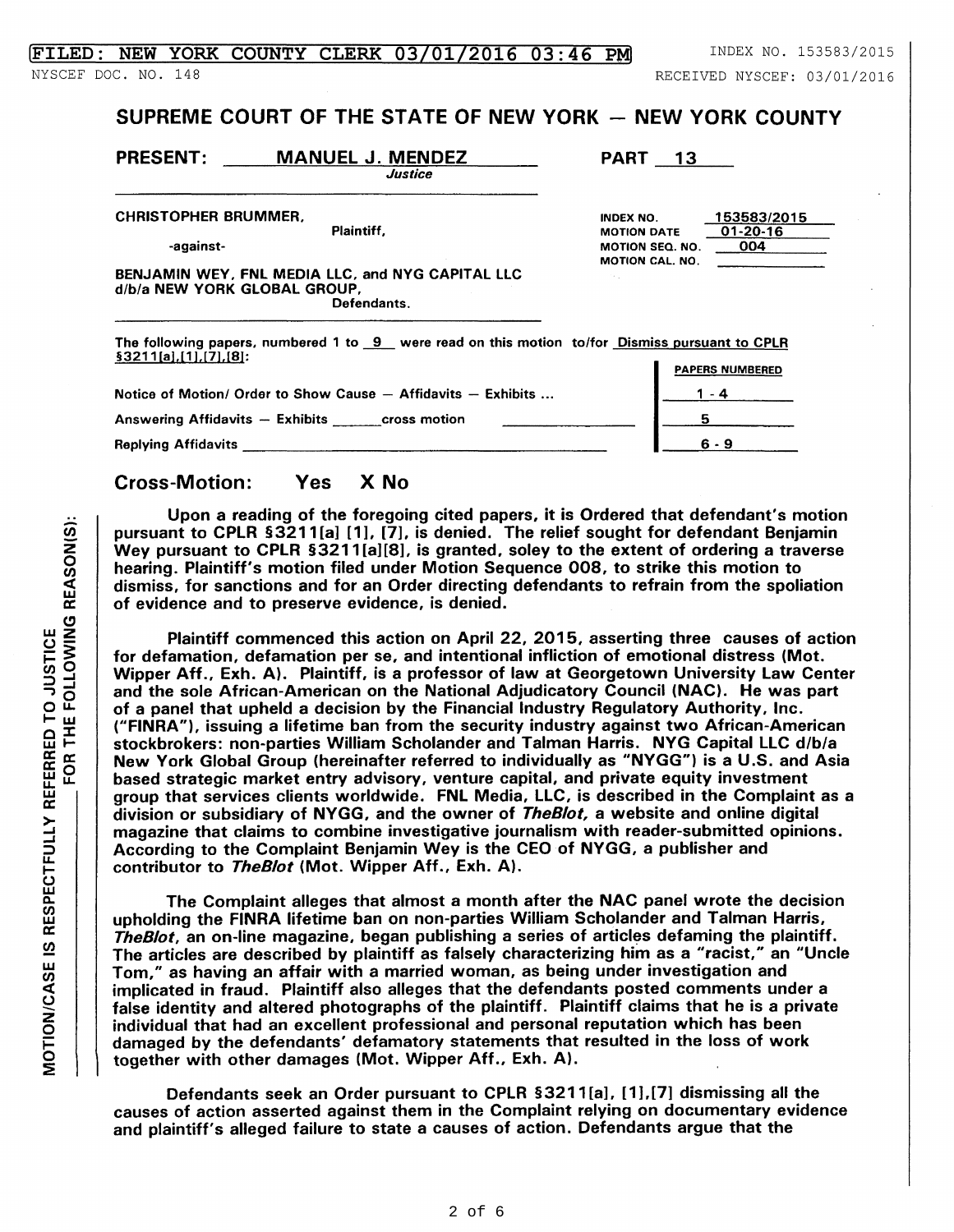TheBlot clearly identifies itself as opinion based and as publishing sensationalist content which is protected by the right to free speech afforded in both the United States and New York State Constitutions. They provide printouts including the "About Us" page, as documentary evidence in support of the contention that the material printed is only opinion and not stated as fact.

A motion to dismiss pursuant to CPLR §3211[a][1], requires that the party seeking dismissal produce documentary evidence that "utterly refutes plaintiff's factual allegations, conclusively establishing a defense as a matter of law." (Leon v. Martinez, 84 N.Y. 2d 83, 638 N.E. 2d 511, 614 N.Y.S. 2d 972 [1994]). Plaintiff is provided with every favorable inference and the complaint is construed liberally. A motion to dismiss pursuant to CPLR § 3211[a][1], does not require that the plaintiff establish the ultimate success of the allegations (African Diaspora Maritime Corp. v. Golden Gate Yacht Club, 968 N.Y.S. 2d 459 [1<sup>st</sup> Dept., 2013]).

The documentary evidence provided by the defendants does not "utterly refute" the allegations asserted in the Complaint. Plaintiff has stated a potentially meritorious claim and he is not required to establish the success of his allegations.

Opinions that imply they are based on facts, "...which justify the opinion but are unknown to those reading or hearing it," are considered mixed opinion and actionable (Steinhilber v. Alphonse, 68 N.Y. 2d 283,501 N.E. 2d 550, 508 N.Y.S. 2d 901 (1986)). Opinions are privileged, no matter how offensive, but defamatory statements of fact are actionable. Three factors to be taken into consideration are, "( 1) whether the specific language in issue has a precise meaning, which is readily understood, (2) whether the statements are' capable of being proven true or false, and (3) whether either the full context of the communication in which the statement appears or the broader social context and surrounding circumstances are such to signal ... readers or listeners that what is being read or heard is likely to be opinion, not fact" (Davis v. Boeheim, 24 N.Y. 3d 262, 22 N.E. 3d 999, 998 N.Y.S. 3d 131 [2014J). Under the New York State and United States Constitutions publications that can be reasonably interpreted as stating or implying false facts are actionable (Gross v. The New York Times Co., 82 N.Y. 2d 146, 623 N.E. 2d 1163,603 N.Y.S. 2 d 0813 [1993J).

The printed material from *TheBlot* contains the referenced disclaimer, on the "About Us" page, which states that it, " ... brings traditional journalism to the modern day with smart, witty and opinionated content..." (Mot. Wipper Aff. Exh. C). The website includes "articles, written by "contributing journalists," and references "investigations" that result in the reasonable perception by the readers as being derived from fact. The "articles" include a "comment" section that is more readily interpreted as the opinion to which the disclaimer would apply (Mot. Wipper Aff. Exh. A).

Dismissal pursuant to CPLR §3211 [a][7], requires a reading of the pleadings to determine whether a legally recognizable cause of action can be identified and is properly pled. A cause of action does not have to be skillfully prepared but it does have to present facts so that it can be identified and establish a potentially meritorious claim (Leon v. Martinez, 84 N.Y. 2d 83, supra).

A limited purpose public figure is a private individual that has placed himself in the forefront of public controversies and is required to, " ... show by clear and convincing evidence that the defendants published the statements at issue with "actual malice" (Huggins v. Moore, 94 N.Y. 2d 296, 726 N.E. 2d 456, 704 N.V.S. 2d 904 [1999] and Perez v. Violence Intervention Program, 116 A.D. 3d 601, 984 N.Y.S. 2d 348 [1<sup>st</sup> Dept. 2014]).

Defendant's argue that plaintiff as a limited purpose public figure has not established malice. Defendants have not provided proof that the plaintiff did anything to place himself in the forefront of the controversy or otherwise draw attention to himself concerning the NAC's December 14, 2014 decision. They have not established that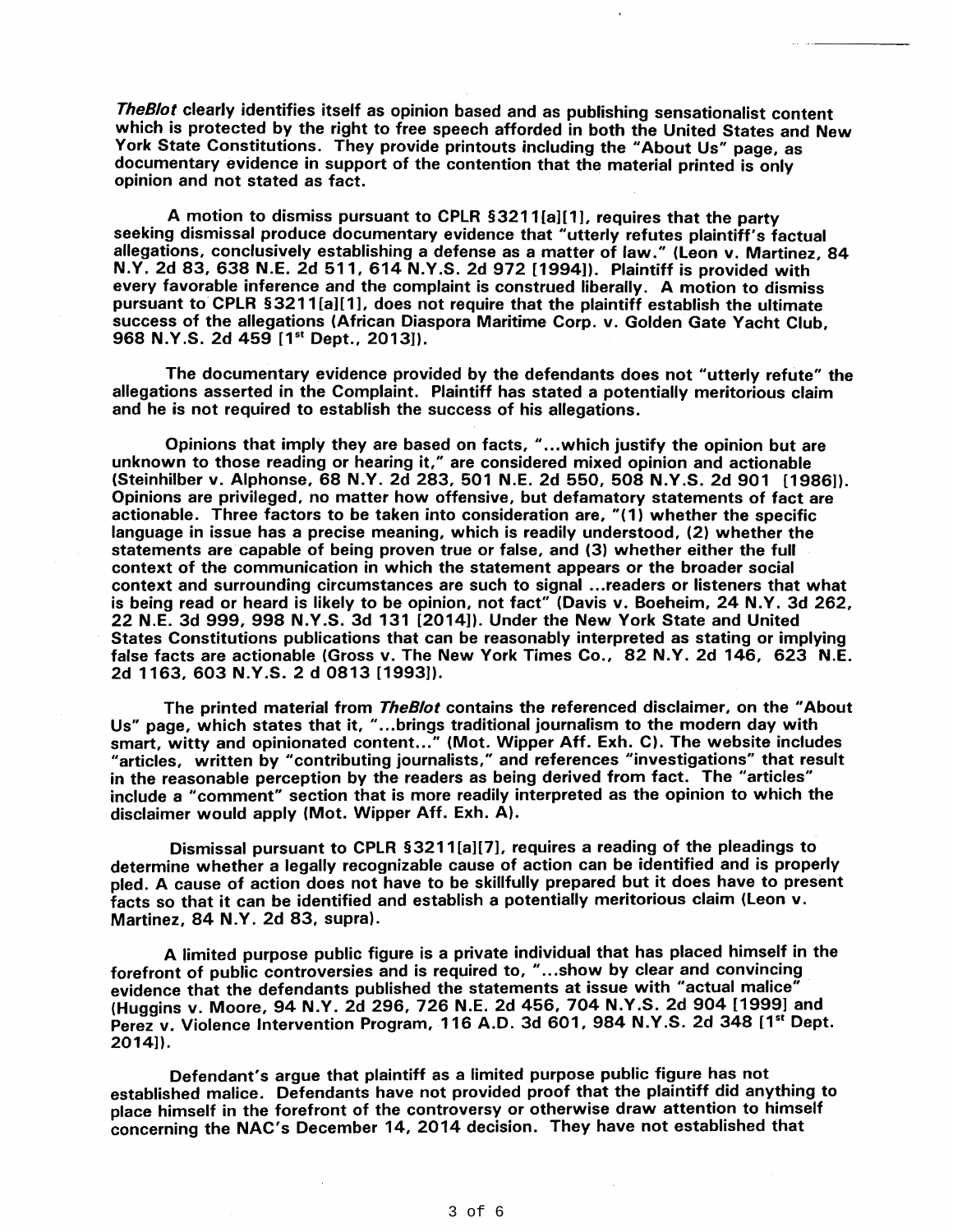plaintiff's employment as either a professor of law or with the NAC makes him a limited purpose public figure, and that the higher "actual malice" standard applies.

Defamation involves a false statement that tends to expose the subject of the communication to, "public contempt, ridicule, aversion or disgrace, or induce an evil opinion of [her] in the minds of right-thinking persons and to deprive [her] of their friendly intercourse in society" (Rinaldi v. Hold, Rinehart & Winston, 42 N.Y. 2d 369, 366 N.E. 2d 1299, 397 N.Y.S. 2d 943 [1977]). A claim of defamation requires, "(1) a false' statement that is (2) published to a third party (3) without privilege or authorization, and that (4) causes harm, unless the statement is one of the types of publications actionable regardless of harm" (Stephanov v. Dow Jones & Co., 120 A.D. 3d 28, 987 N.Y.S. 2d 37 [1<sup>st</sup> Dept., 2014]). The publication must be given a fair reading and considered as a whole and considered in context, statements should not be considered in isolation (Alf v. Buffalo News, Inc., 21 N.Y. 3d 988, 995 N.E. 2d 168, 972 N.Y.S. 2d 206 [2013]).

The argument that the Complaint fails to state causes of action for defamation or defamation per se, because the statements plaintiff relies on are imprecise, ambiguous and "race baiting" or name calling which are not actionable, fails because the terms cited are taken out of context. Racist terms referring to plaintiff, as stated TheBlot, together with other statements describing the plaintiff as available for hire, involved in fraud, and affiliated with felons. could reasonably be susceptible to a defamatory connotation. The "articles" refer to plaintiff's alleged affiliation and implication in fraud investigations and the language is sufficiently specific to state a claim of defamation.

Defamation per se, involves a statement that, charges the plaintiff with a serious crime or "tends to injure another in his or her trade, business or profession." (Konig v. Wordpress.com, 112 A.d. 3d 936, 978 N.Y.S. 2d 92 [2<sup>nd</sup> Dept., 2013]). Plaintiff has stated a potential claim of defamation per se by the allegations in the Complaint that defendants referred to criminal affiliation and fraud. Plaintiff alleges he had to forgo a consulting engagement involving banking regulations and spend an additional \$882.82, to purchase internet domains to protect himself and his professional reputation (Mot. Wipper Aff., Exh. A).

Defendants have not established immunity under the Communications Decency Act of 1996. A claim for liability under the Communications Decency Act of 1996 will not survive if the statements were re-posts or third-party statements on a Web site. Active provision of defamatory content by the website's developers or provider that is not merely a heading, subheading or illustration of a third-party's posts, establishes a claim that is not barred by the Communications Decency Act of 1996 (Shiamili v. Real Estate Group of New York, 17 N.Y. 3d 281, 952 N.E. 2d 1011, 929 N.Y.S. 2d 19 [2011]). The plaintiff's causes of action for defamation and defamation per se, are not barred by the Communications Decency Act of 1996. Defendants have not denied that the TheB/ot includes re-posts and third-party statements. Defendants have not established, or provided sufficient proof, to avoid the assertions in the Complaint that they used false identities to avoid any connection with authorship and posted their own content (Mot. Wipper Aff., Exh. A).

Intentional infliction of emotional distress requires, "(1) extreme and outrageous conduct, (2) with intent to cause, or in disregard of a substantial probability of causing severe emotional distress, (3) a causal connection between the conduct and the injury and (4) severe emotional distress" (Suarez v. Bakalchuk, 66 A.D. 3d 419, 66 N.Y.S. 2d 6 [1st] Dept., 2009]). The conduct alleged must be outrageous, extreme and beyond the bounds of decency, such that it would be regarded as, "atrocious and utterly intolerable in a civilized community"(Howell v New York Post Company, Inc., 81 N.Y. 2d 115,612 N.E. 2d 699, 596 N.Y.S .2d 350 [1993]). A claim that establishes a "deliberate and malicious campaign of harassment or intimidation" or malevolent purpose is sufficient for intentional infliction of emotional distress (Herlihy v. Metropolitan Museum of Art, 214 A.D. 2d 250, 633 N.Y.S. 2d 106 [1<sup>st</sup> Dept. 1995] and Fleishcher v. NYP Holdings, Inc., 104 A.D. 3d 536, 961 N.Y.S. 2d 393 [1<sup>st</sup> Dept., 2013]).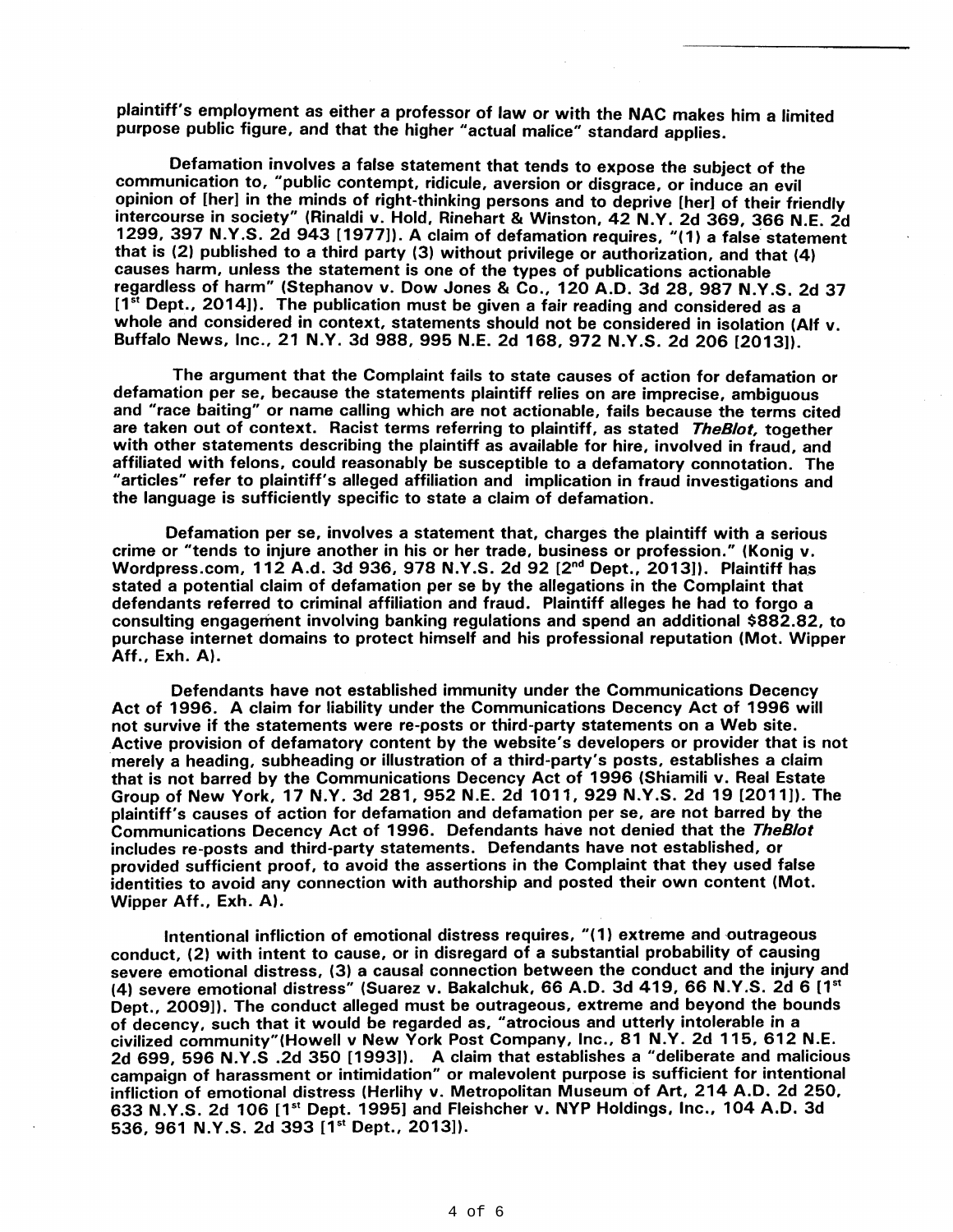Plaintiff alleges that the defendants deliberately re-published the "articles" from TheB/ot on other sites like "Twitter," and intentionally sought to have them appear on the top of search results. Some of the posts include his office e-mail address and telephone number. He has sufficiently stated a potential claim of intentional infliction of emotional distress resulting from the defendants alleged actions as part of an internet-based campaign of harassment and intimidation.

Although a claim for intentional infliction of emotional distress will typically, "fall within the ambit of other traditional tort liability, including causes of action sounding in defamation," and should be dismissed (Hirshfeld v. Daily News, L.P., 269 A.D. 2d 248, 703 N.Y.S. 2d 248 [1<sup>st</sup> Dept., 2000]), the defamatory conduct alleged in the complaint is not duplicative of that alleged in the cause of action for intentional infliction of emotional distress. Plaintiff is relying on additional actions by the defendants that are separate from the defamatory acts and used for harassment and intimidation.

Benjamin Wey seeks an Order pursuant to CPLR §3211 [a], [8] dismissing the complaint against him for lack of jurisdiction arguing he was not served with the summons with notice in accordance with CPLR §308[2]. It is Mr. Wey's contention that the affidavit of service states substituted service at his home address on an individual, "Jason P. (refused last name) - Cotenant" (Mot. Wipper Aff., Exh. F), but that he does not share the residence. Defendant also claims that service is defective because the affidavit of service does not state the address used as his residence.

A motion to dismiss pursuant to CPLR § 3211 [a] [8], applies to lack of jurisdiction over the defendant. In opposing a motion to dismiss pursuant to CPLR §3211 [a][8], the burden is on the plaintiff to establish personal jurisdiction by proper service (Cornely v. Dynamic HVAC Supply, LLC, 44 A.D. 3d 986, 845 N.V.S. 2d 797 [ 2nd Dept., 2007)). Pursuant to CPLR §308[2], substituted service is permitted on a person of suitable age and discretion at the defendant's place of dwelling with an additional mailing to his place of residence. An affidavit by a process server is prima facie evidence of sufficient service absent a non-conclusory sworn denial of service (NVCTL 1998-1 Trust v. Rabinowitz, 7 A.D. 3d 459, 777 N.Y.S. 2d 483 [1<sup>st</sup> Dept., 2004]). A non-conclusory denial of service and the parties total disagreement about whether service has been accomplished in an action, requires a traverse hearing (Hinds v. 2461 Realty Corp., 169 A.D. 2d 629, 564  $N.Y.S. 2d$  763  $[1<sup>st</sup>$  Dept., 1991]).

Plaintiff's affidavit of service is defective in that it does not state the address defendant was served. The claims asserted by plaintiff's counsel that the affidavit was merely redacted are insufficient without proof. Benjamin Wey's affidavit also raised an issue of whether the process server effectuated service on a person of suitable age and discretion, since he claims that there is no other person residing at the apartment requiring that a traverse hearing be conducted.

Plaintiff's motion filed under Motion Sequence 008, seeks to strike or deny this motion filed under Motion Sequence 004 with prejudice, together with sanctions, costs and attorneys fees, alleging that the defendants committed a fraud on this Court by providing altered copies of *TheBlot* as evidence in support of dismissal. Plaintiff further seeks an order directing defendants to refrain from any spoliation of evidence and to preserve all versions of *TheBlot* along with all evidence of the content.

The standard for fraud on the Court is that the moving party provide, "clear and convincing evidence" of the egregious conduct. The movant is required to establish that the offending party, "acted knowingly in an attempt to hinder the fact finder's fair adjudication of the case..." The alleged falsification must concern, "issues that are central to the truth-finding process,..." and "not central to the substantive issues in the case" (CDR Creances S.A.S. v. Cohen, 23 N.V. 3d 307, 15 N.E. 3d 274,991 N.V.S. 2d 519 [2014]).